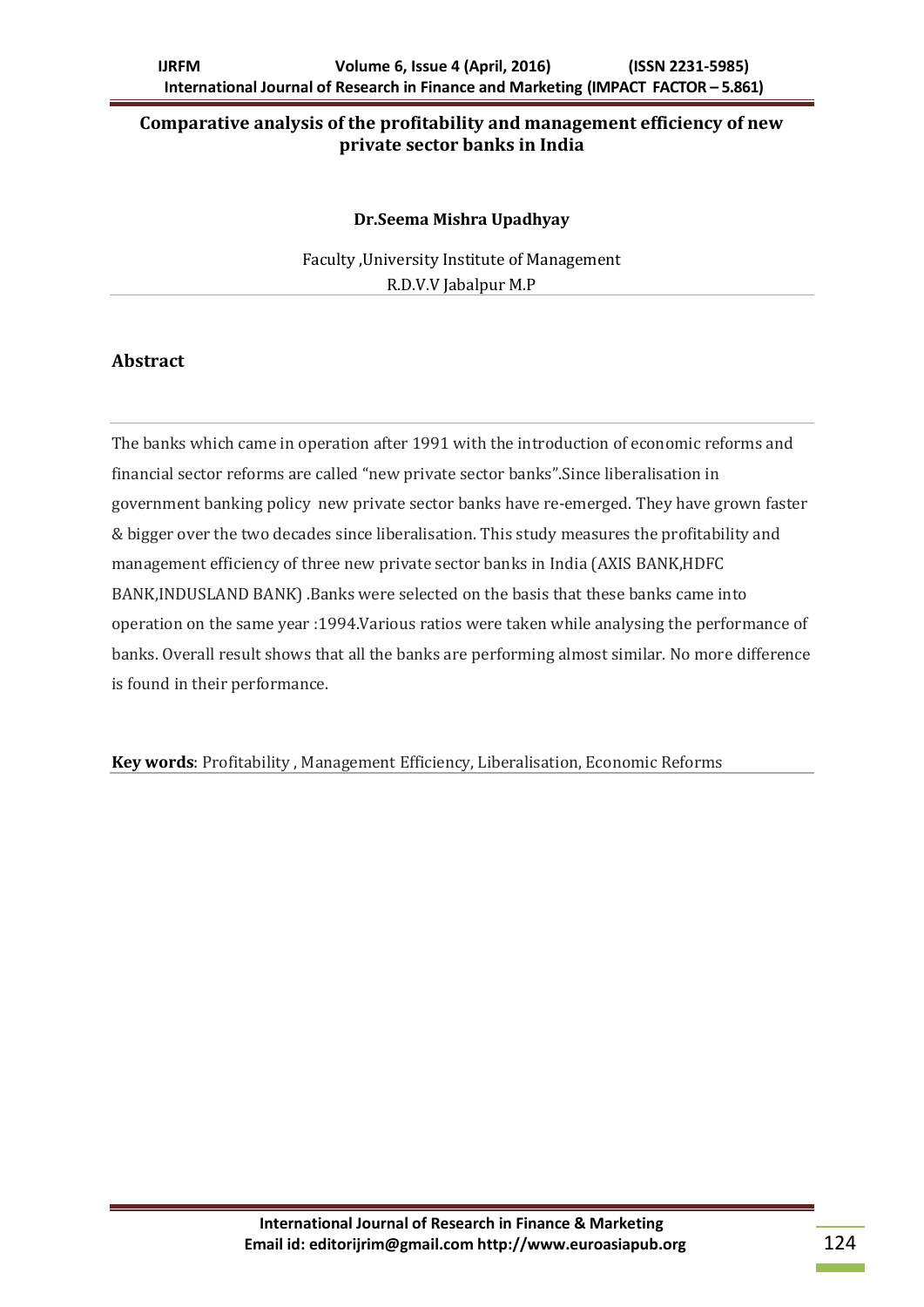# **I Introduction**

The basis for banking reforms was provided by the committee on financial system (Narsimham Committee) which made recommendations in November 1991, and these recommendations are a landmark in the evolution of banking policy in the country, as

these transformed the Indian Banking System from a highly regulated to a more market oriented system.The progress of banking reforms in the last ten years has been] impressive. The RBI made substantial progress in modifying the policy framework for reforms. The proportion of banks' resources pre-empted has been brought down.

The **private-sector banks in India** represent part of the [indian banking sector](https://en.wikipedia.org/wiki/Banking_in_india) that is made up of both private and public sector banks. The ["private-sector](https://en.wikipedia.org/wiki/Private_sector) banks" are banks where greater parts of stake or [equity](https://en.wikipedia.org/wiki/Equity_(finance)) are held by the private shareholders and not by government.. However The private sector banks are split into two groups by financial regulators in India, old and new. The old private sector banks existed prior to the nationalisation in 1969 and kept their independence because they were either too small or specialist to be included in nationalisation. The new private sector banks are those that have gained their banking license since the liberalisation in the 1990s.

# **II. Literature Review**

**Usman et al (2009)** conduct a study on banking efficiency dynamic with financial sector reforms effect. They took the data set of 20 commercial banks of Pakistan and measure the efficiency using Data Envelopment Analysis Malmquist productivity index of total factor productivity (TFP) from 1990-2005.**Jahangir,Shill and Haque (2007)** Stated that the traditional measure of profitability through stockholders equity is quite different in banking industry from any other sector of business where loan–to-deposit ratio works as very good indicator of banks profitability as it depicts the status of assts-liability management of banks. **Tarawneh(2006)** found that the bank with higher total capital, deposits, credits, or total assets does not always means that has better profitability performance. **Fadxlan Sufian (2006)** applied DEA window analysis approach to examine the long term trend in the efficiency of 29 Singapore banking group during the period of 1993-2000.**X.Chen et all (2005)** applies frontier analysis (X-efficiency) using DEA to examine the cost, technical and locative efficiency of 43 Chinese banks over the period 1993-2000.**Chien-Ta(Bruce)(2004)** Used a new approach of performance evaluation,grey relation analysis(GRA),which is a concept borrowed from the study of industry and is increasingly applied to commerce.GRA is used to evaluate the realative performance of three of Australia's major banks.**Maghyereh (2003)** Jordian undertook major financial sector liberalization starting in the early of 1990's.The effect of these reform on the efficiency of the banking sector is evaluated.

**Choudhary (2002)** observed that the banking industry of Bangladesh is a mixed one comprising nationalized, private and foreign commercial banks many efforts have been made to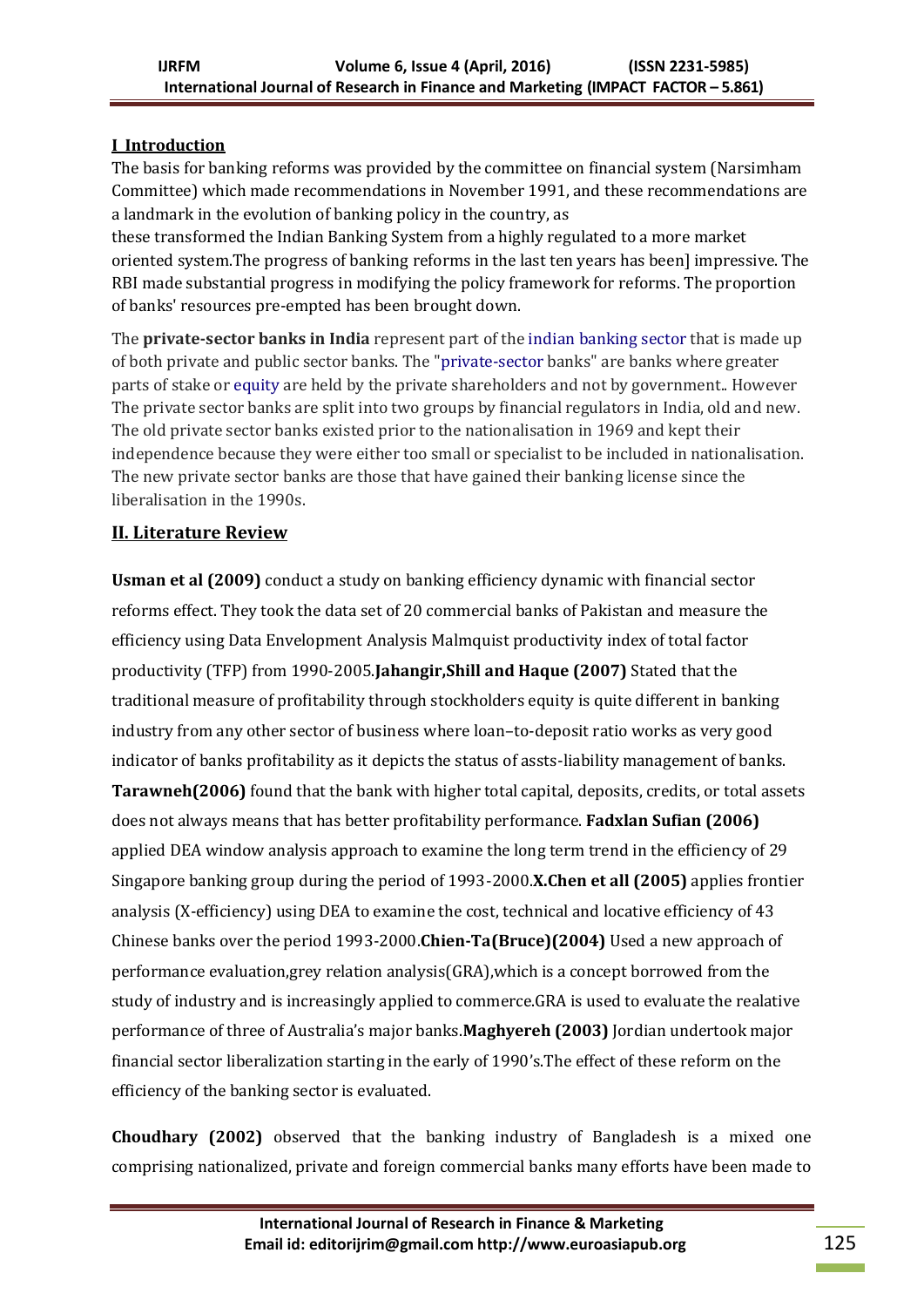#### **IJRFM Volume 6, Issue 4 (April, 2016) (ISSN 2231-5985) International Journal of Research in Finance and Marketing (IMPACT FACTOR – 5.861)**

explain the performance of these banks. **Bassett and Brady's (2002)** study found that small banks grew more rapidly than large banks from 1985-2001 with profitability remains at a higher level. **Siddique and Islam (2001)** pointed out that the commercial banks, as a whole, are performing well in contributing to the economical development of the country. **N.Ganeshan** Examine the performance (operational efficiency of 30 state cooperative banks SCB's in India for the financial year 2002-2003 and 2003-2004.The DEA is used to find the efficiency of SCB's. **Singh (1990)**, in his research study titled, "Productivity in Indian Banking Industry", discussed the trends and changes in the productivity with particular attention on employee and branch productivity in the Indian banking industry.**Ramamurthy (1998)**, in his technical paper on the profitability and productivity in Indian banking stated that the banking structure and profitability structure of the banking system across the country have a bearing on the profitability of the banks. When banks are considered as groups in terms of big, medium and small, bigger banks have greater scope for economies of scale. **Malhotra (1999)** in her study, "Banking Sector Reforms: Experience of PSBs", has analyzed the performance of PSBs as a result of banking sector reforms. The study is divided into two parts. In the first part, a brief review of banking reforms has been made. In the second part, the researcher has discussed the impact of banking sector reforms on PSBs, after dividing the reform period of 1992-98 into two phases.

### **III. Statement of the problem:**

It is a comparative study of 3 private sector commercial banks in the system of their profitability and management efficiency measured with ratios.

### **IV. Objectives:**

1. To analyze the efficiency of selected Private commercial banks in India

2. To compare the profitability in terms of return on equity and return on assets of selected banks.

3. To know the management efficiency of the banks over the study period from 2011-15.

### **V. Reserch Methodology**

**V.1 Research Design:** In view of the above objectives of the study, descriptive research design was adopted for the present study which largely interprets the already available information, and it lays particular emphasis on analysis and interpretation of available information and it make use of secondary data.

**V.II. Source of Data:** The study is based on secondary data consists of the annual reports of banks and Reserve bank of India statistical table relating to banks for 5 years.

**V.III. Tools of analysis:** The data collected for the study was analyzed logically and meaningfully to arrive at conclusions. Statistical tools like, averages are used.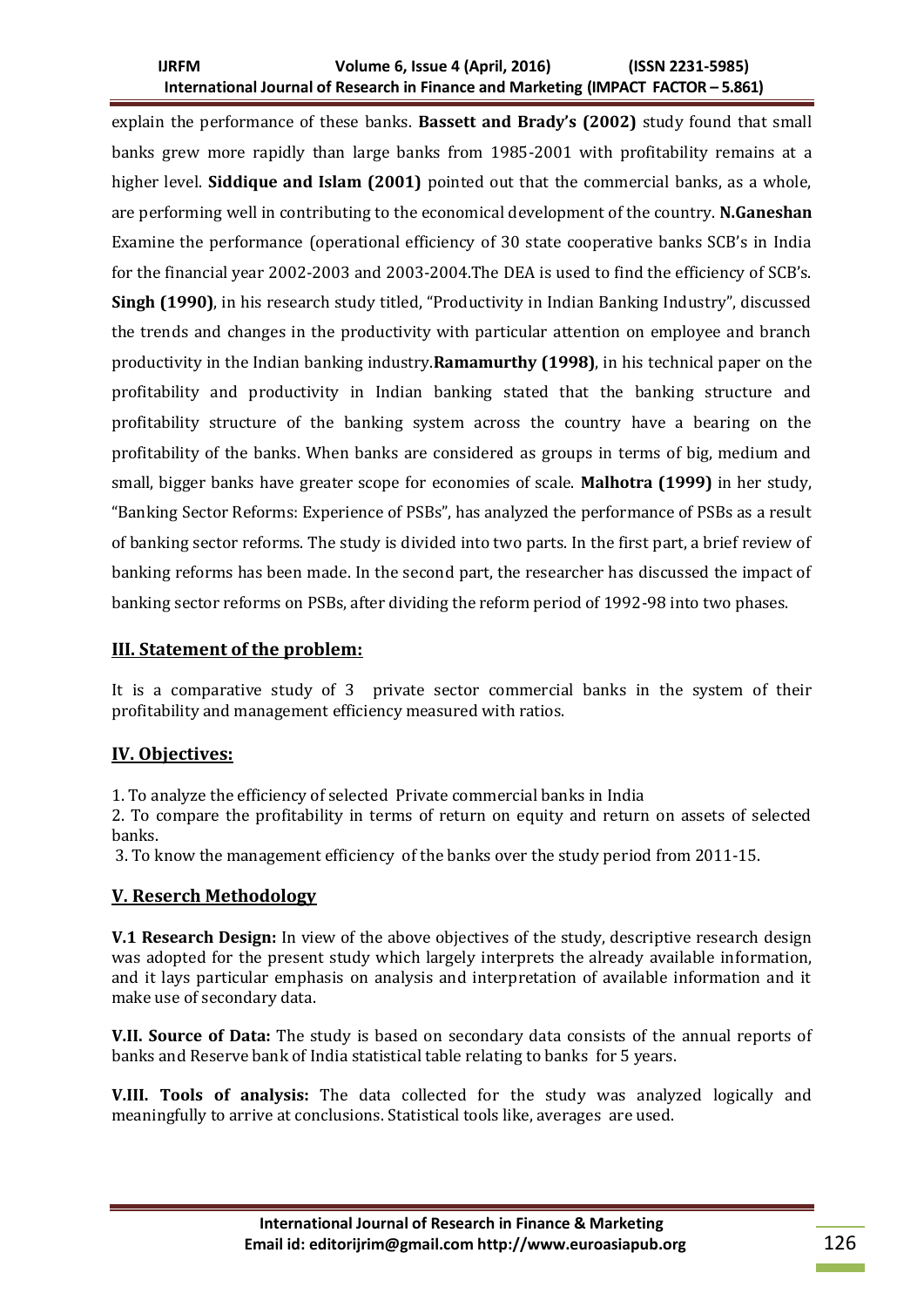**V.IV Accounting Measures:** Profitability ratios like Net profit margin, interest spread, ROA are used . Management efficiency ratios like net profit/total funds, loans turnover, total assets turnover etc are used.

### **VI. Data Analysis and Interpretation**

#### **TABLE-1**

| <b>PROFITABILITY</b>     |             | $\mathbf{1}$     | $\overline{2}$   | $\mathbf{3}$       |
|--------------------------|-------------|------------------|------------------|--------------------|
| <b>RATIOS</b>            | <b>YEAR</b> | <b>AXIS BANK</b> | <b>HDFC BANK</b> | <b>INDUSLAND</b>   |
| $\mathbf{1}$             |             |                  |                  |                    |
| <b>NET PFOFIT MARGIN</b> | 2011        | 22.35            | 19.70            | 16.08              |
|                          | 2012        | 19.28            | 18.93            | 14.97              |
|                          | 2013        | 19.05            | 19.18            | 15.19              |
|                          | 2014        | 20.29            | 20.61            | 17.05              |
|                          | 2015        | 20.73            | 21.07            | 18.50              |
| <b>AVERAGE</b>           |             | 20.34            | 19.89            | 16.35              |
| $\overline{2}$           | 2011        | 6.66             | 8.25             | 8.17               |
| <b>INTEREST SPREAD</b>   | 2012        | 7.46             | 8.42             | 8.12               |
|                          | 2013        | 7.90             | 8.28             | 8.28               |
|                          | 2014        | 7.67             | 8.01             | 7.85               |
|                          | 2015        | 7.34             | 8.01             | 7.49               |
| <b>AVERAGE</b>           |             | 7.40             | 8.19             | 7.98               |
| 3                        | 2011        | 17.83            | 15.47            | 15.12              |
| <b>RETURN ON NET</b>     | 2012        | 18.59            | 17.26            | $\overline{17.79}$ |
| <b>WORTH</b>             | 2013        | 15.64            | 18.57            | 14.32              |
|                          | 2014        | 16.26            | 19.50            | 16.30              |
|                          | 2015        | 16.46            | 16.47            | 17.51              |
| <b>AVERAGE</b>           |             | 16.95            | 17.45            | 16.20              |
| $\boldsymbol{4}$         | 2011        | 462.77           | 545.46           | 81.95              |
| <b>RETURN ON ASSETS</b>  | 2012        | 551.99           | 127.52           | 96.50              |
|                          | 2013        | 707.50           | 152.20           | 141.71             |
|                          | 2014        | 813.47           | 181.23           | 164.33             |
|                          | 2015        | 188.47           | 247.39           | 193.40             |
| <b>AVERAGE</b>           |             | 544.84           | 250.76           | 135.57             |
| 5                        | 2011        | 72.25            | 59.91            | 81.02              |
| <b>RETURN ON LONG</b>    | 2012        | 88.84            | 75.20            | 107.45             |
| <b>TERM FUNDS</b>        | 2013        | 75.72            | 80.09            | 85.41              |
|                          | 2014        | 73.36            | 81.47            | 86.75              |
|                          | 2015        | 72.32            | 66.77            | 87.70              |
| <b>AVERAGE</b>           |             | 76.49            | 72.68            | 89.66              |

Table 1 shows the profitability ratios Axis bank, Hdfc bank and Indusland bank. Calculated for five years from 2011-2015.First profitability ratio is net profit margin which is highest in Axis bank, followed by Hdfc bank and Indusland bank. Second ratio is interest spread which is high in Hdfc bank. similarly return on net worth is more in Hdfc bank with little low in Axis bank but ROA is highest in case of Axis bank . As in case of Indusland bank it shows highest ratio of return on long term assets.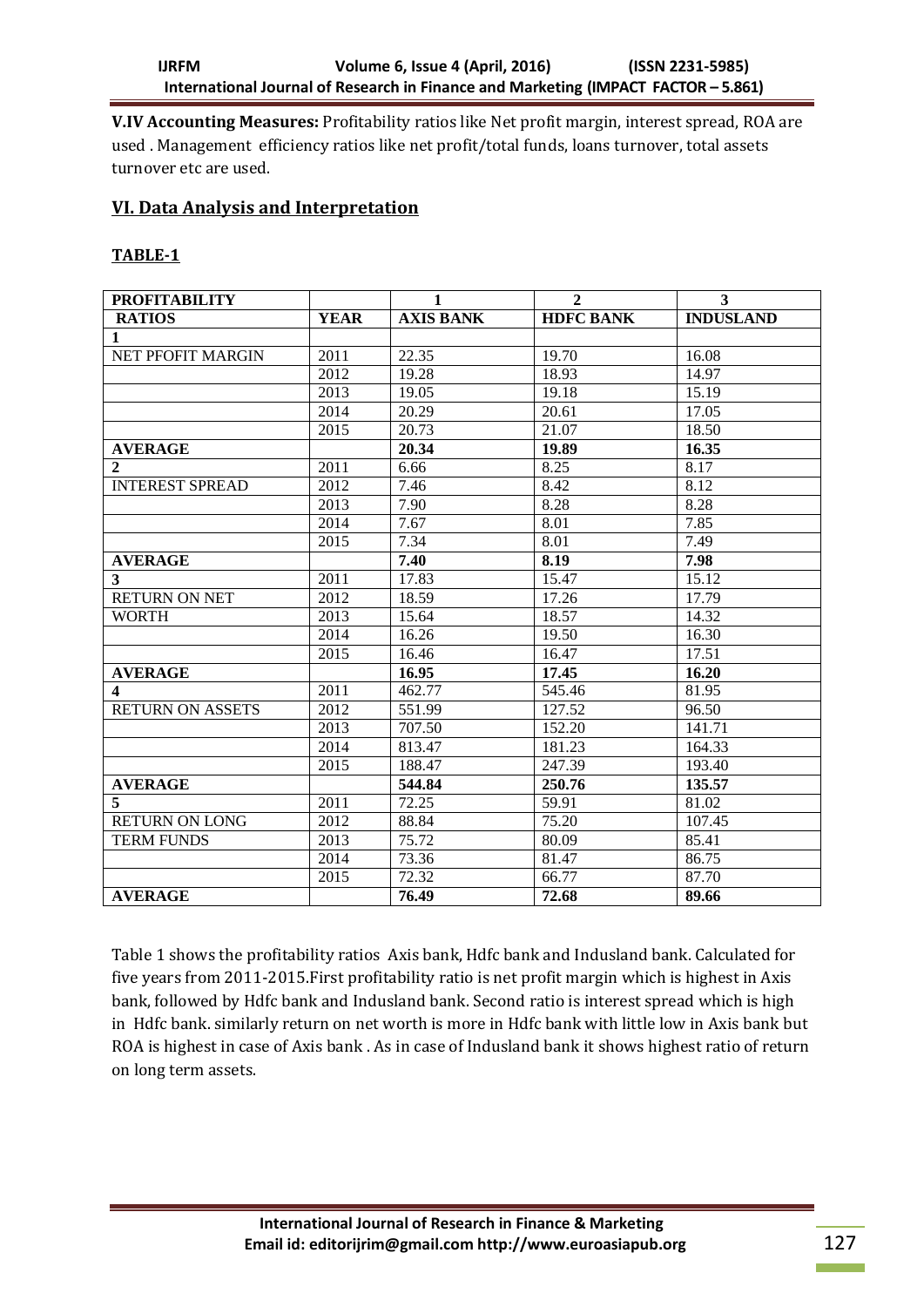#### **TABLE-2**

| <b>MANAGEMENT</b>        |             | 1                 | $\mathbf{2}$     | 3                |
|--------------------------|-------------|-------------------|------------------|------------------|
| <b>EFFICIENCY RATIOS</b> | <b>YEAR</b> | <b>AXIS BANK</b>  | <b>HDFC BANK</b> | <b>INDUSLAND</b> |
|                          |             |                   |                  |                  |
| <b>INTERST INCOME/</b>   | 2011        | 7.16              | 7.97             | 8.91             |
| <b>TOTAL FUNDS</b>       | 2012        | 8.33              | 8.87             | 10.43            |
|                          | 2013        | 8.68              | 9.50             | 10.70            |
|                          | 2014        | 8.47              | 9.22             | 10.32            |
|                          | 2015        | 8.40              | 8.96             | 9.92             |
| <b>AVERAGE</b>           |             | 8.20              | 8.90             | 10.05            |
|                          | 2011        | 1.60              | 1.57             | 1.43             |
| NET PROFIT/TOTAL         | 2012        | 1.61              | 1.68             | 1.56             |
| <b>FUNDS</b>             | 2013        | 1.65              | 1.82             | 1.63             |
|                          | 2014        | 1.72              | 1.90             | 1.76             |
|                          | 2015        | 1.74              | 1.89             | 1.84             |
| <b>AVERAGE</b>           |             | 1.66              | 1.77             | 1.64             |
|                          | 2011        | 4.06              | 3.76             | 8.49             |
| <b>INTEREST EXPENDE</b>  | 2012        | 5.29              | 4.87             | 7.11             |
| <b>D/TOTAL FUNDS</b>     | 2013        | $\overline{5.59}$ | 5.22             | 7.28             |
|                          | 2014        | 5.16              | 5.08             | 6.71             |
|                          | 2015        | 5.03              | 4.82             | 6.42             |
| <b>AVERAGE</b>           |             | 5.02              | 4.75             | 7.20             |
|                          | 2011        | 0.12              | 0.14             | 0.15             |
| <b>LOANS TURNOVER</b>    | 2012        | 0.14              | 0.15             | 0.18             |
|                          | 2013        | 0.15              | 0.16             | 0.18             |
|                          | 2014        | 0.14              | 0.15             | 0.17             |
|                          | 2015        | 0.14              | 0.15             | 0.16             |
| <b>AVERAGE</b>           |             | 0.13              | 0.15             | 0.16             |
|                          | 2011        | 0.07              | 0.08             | 0.09             |
| <b>TOTAL ASSETS</b>      | 2012        | 0.08              | 0.09             | 0.10             |
| <b>TURNOVER</b>          | 2013        | 0.09              | 0.10             | 0.11             |
|                          | 2014        | 0.08              | 0.09             | 0.10             |
|                          | 2015        | 0.08              | 0.09             | 0.10             |
| <b>AVERAGE</b>           |             | 0.08              | 0.09             | 0.10             |

Management efficiency ratio shows the efficiency of banks management in managing their overall business .For analysing this efficiency we have taken 5 ratios is interest income/total funds this ratio is highest in Indusland bank .Second ratio is net profit/total funds this ratio is highest in Hdfc bank showing there best management followed by Axis bank.Third ratio taken is interest expended/total funds it is highest in Indusland bank and does not shows more difference between other two banks. Other two ratios like loans turnover and total assets turnover are high in Indusland bank followed by Hdfc bank and Axis bank.

# **VII. Findings**

- a) AXIS BANK- NPM and ROA found to be highest in comparison to other two banks.
- b) HDFC BANK- NET Profit / T.Funds, Interest spread and return on net worth is found to be maximum.
- c) INDUSLAND BANK Return on long term funds as a measure of profitability is maximum in this bank.Loans turnover ratio ,Total assets turnover ratio is also highest .,interest expanded /total funds is also maximum. This shows good management capability of this bank.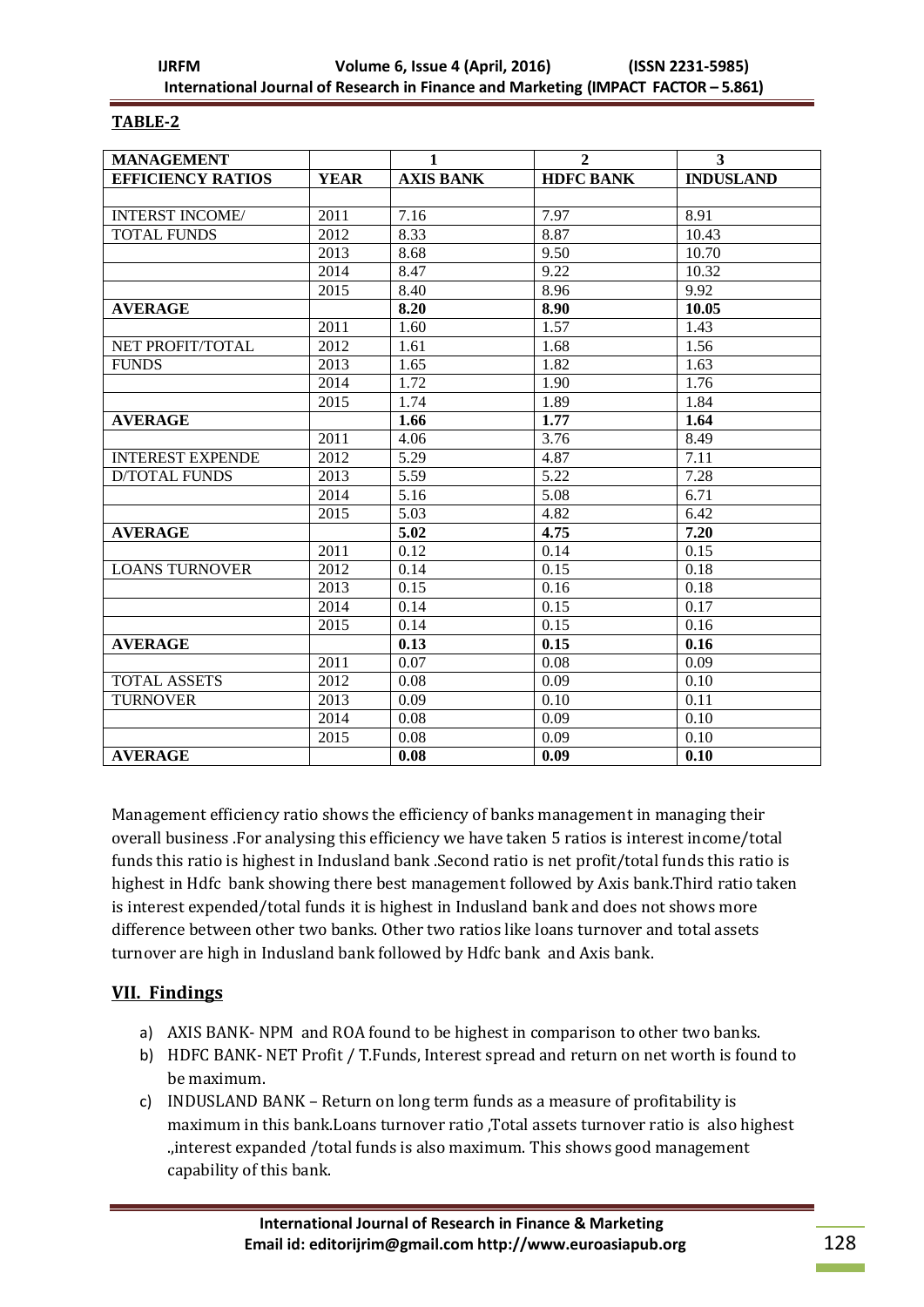# **VIII. Conclusion**

Profitability ratios are employed by the management in order to assess how efficiently they carry on their business operations and also it is suggested for the entire bank to take effective steps to improve the operating efficiency of the business. In terms of profitability difference is not more in all the three banks .Management efficiency ratio predicts the capability of banks in managing their resources with competitive environment .In management also three of bank does not show very strong difference. Thus the conclusion is that all the three banks under study perform on the same way there is no huge difference between their performances.

# **IX. Suggestions:**

1.Profitability of bank could be achieved through increasing services in the form of noninterest income sources like fee, commission and discounts.

2.Private sector banks are significantly increasing in the return on equity and return on assets, it is good for the industry and environment, stake holders and shareholders getting other benefits and business

3.A strong financial system promotes investment by financing productive business opportunities, mobilizing savings, efficiently allocating resources and makes easy the trade of goods and services.

# **BIBLIOGRAPHY**

**1.**Bassett, W.F. & Brady, T.F.(2002). "What Drives Persistent Competitiveness of Small Banks?" Working Paper, Board of Governors of the Federal Reserve System.2002-2002-28,1-43.

2.Chen. X.G, Skully.M, and Brown K(2005) "Banking Efficiency in China:Application of DEA to Pre-and Post-Deregulation Eras: 1993-2000", China Economic Review 16(2005) 229-245.

3.Chien-Ta (Bruce) Ho,(2004)"performance evaluation of Australia's Major banks" Asian Review of Accounting,Vol-12,Issue 1,pp.-19-33.

4.Chowdhury, A., (2002). Politics, Society and Financial Sector Reform in Bangladesh. International Journal of Social Economies, 29(12), 963-988.Development 2004-05",*Chartered Financial Analyst*,Special Issue,Oct, pp.6-29.

5.Jahangir, N., Shill, S., and Haque, M.A.J. (2007). Examination of Profitability in the Context of Bangladesh Banking Industry. ABAC Journal, Vol.27, No.2.

 6. Maghyereh.A (2003), The Effect of Financial Liberalization on the, Efficiency of Financial Institutions: The Case of Jordanian Commercial Banks, Social Science Research Network, Oct.2003